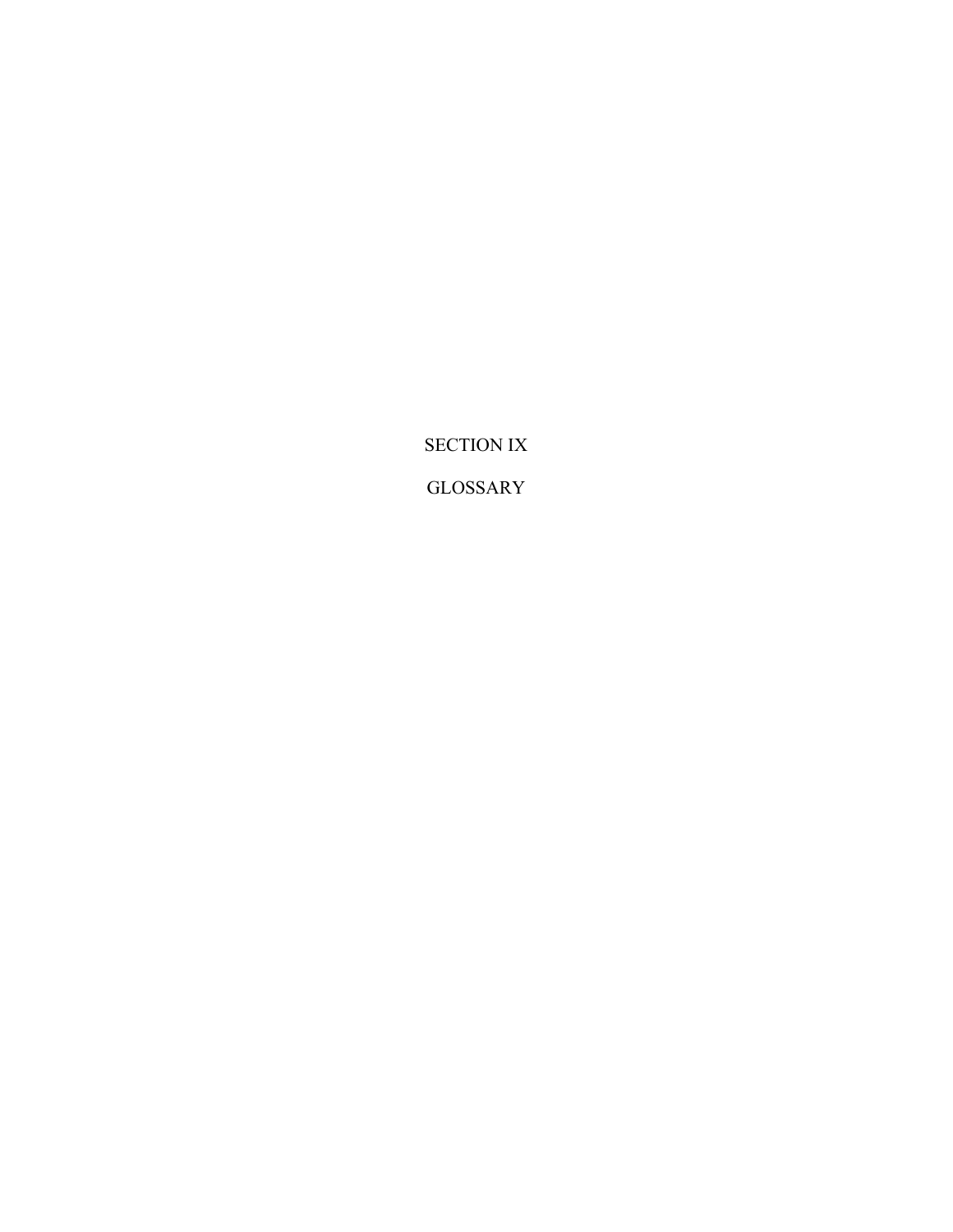## SECTION IX

## GLOSSARY

| Acid                       | A substance that will ionize in water to produce positively<br>charged hydrogen ions $(H+)$ .                                                                                                                                                  |
|----------------------------|------------------------------------------------------------------------------------------------------------------------------------------------------------------------------------------------------------------------------------------------|
| Acidity, Alkalinity,<br>pH | Acidity is the measure of the total amountof acid<br>substances $(H+)$ present. Alkalinity is the measure of the<br>total amount of alkaline substances (OH) present. The<br>activity of an acid or an alkali is measured by the pH value.     |
| Aeration                   | The bringing about of intimate contact between air and a<br>liquid by forcing air into the liquid and permitting natural<br>escape.                                                                                                            |
| Alkalinity                 | Term used to represent the content of carbonates,<br>bicarbonates, hydroxides, and occasionally borates,<br>silicates and phosphates in water. It is expressed in<br>milligrams per liter of calcium carbonate.                                |
| Alkalis                    | Compounds which ionize in water to furnish hydroxyl ions<br>$(OH1)$ .                                                                                                                                                                          |
| Anion                      | A negatively charged ion in an electrolyte solution.                                                                                                                                                                                           |
| <b>Buechner Funnel</b>     | A laboratory device used for filtering with filter papers,<br>cloths or other media.                                                                                                                                                           |
| Cake                       | The product discharged from a sludge dewatering device.                                                                                                                                                                                        |
| Cation                     | The ion in an electrolyte which carries the positive charge<br>and which migrates toward the cathode under the influence<br>of a potential difference.                                                                                         |
| Centrate                   | The effluent, or liquid portion of a sludge, removed by or<br>discharged from a centrifuge.                                                                                                                                                    |
| Centrifuge                 | A mechanical device utilizing centrifugal force to separate<br>solids from liquids or for separating liquid emulsions.                                                                                                                         |
| Clarifier                  | A tank or basin, in which liquid containing settleable solids<br>is retained for a sufficient time and in which the velocity of<br>flow is sufficiently low to remove by gravity a part of the<br>suspended matter. Also termed Settling Tank. |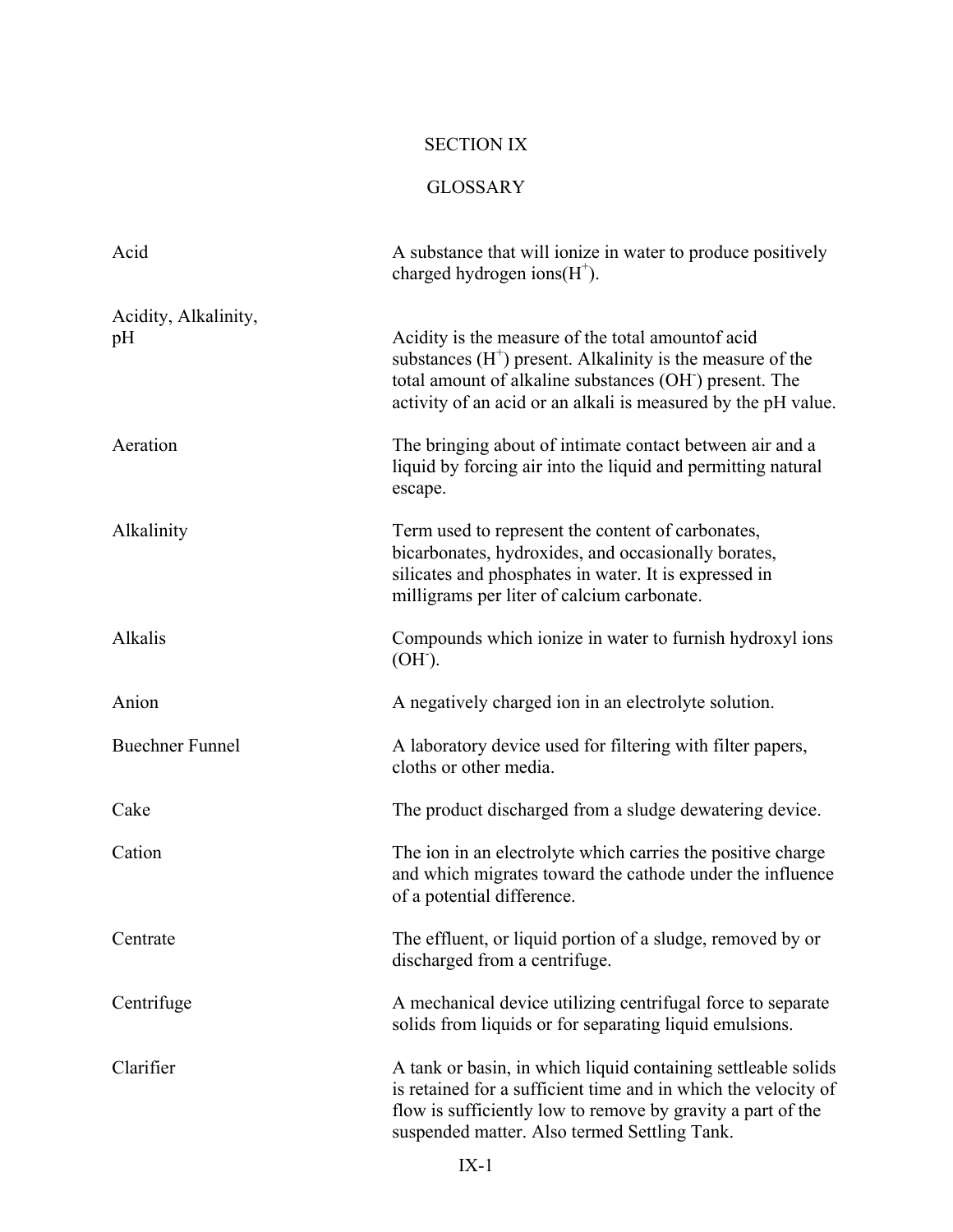| Coagulation               | The agglomeration of colloidal or finely divided suspended<br>matter by the addition to the liquid of an appropriate<br>chemical to cause this reaction.                                             |
|---------------------------|------------------------------------------------------------------------------------------------------------------------------------------------------------------------------------------------------|
| Colloids                  | Finely divided solids which will not settle but may be<br>removed by coagulation.                                                                                                                    |
| Compressibility<br>Factor | An empirically divided factor relating specific resistance of<br>sludge cake to filtering pressure (dimension less).                                                                                 |
| Concentrate               | To increase the proportion of solids in a sludge.                                                                                                                                                    |
| Conditioning              | A pretreatment of sludge to facilitate water removal.                                                                                                                                                |
| Copperas                  | A common name for ferrous sulfate.                                                                                                                                                                   |
| Cubic Foot per<br>Second  | A unit of discharge for measurement of flowing liquid,<br>equal to a flow of one cubic foot per second past a given<br>section.                                                                      |
| Dehydrating               | Removal of moisture by drying, usually at elevated<br>temperatures.                                                                                                                                  |
| <b>Detention Time</b>     | The theoretical time equals the volume of vessel divided by<br>the flow per unit of time.                                                                                                            |
| Dewatering                | Any process of water removal or concentration of a sludge<br>slurry.                                                                                                                                 |
| Diffuser                  | A porous plate or tube through which air is forced and<br>divided into minute bubbles for dispersing in liquids.                                                                                     |
| Dosage                    | Dry weight of a substance added to a larger unit of volume<br>material.                                                                                                                              |
| Efficiency                | The ratio of the actual performance of a device to the<br>theoretically perfect performance usually expressed as a<br>percentage.                                                                    |
| Effluent                  | A substance that moves out of a containing space.                                                                                                                                                    |
| Elutriation               | A process of sludge conditioning whereby the sludge is<br>washed to reduce the sludge alkalin and fine particles, thus<br>decreasing the amount of required coagulant in further<br>treatment steps. |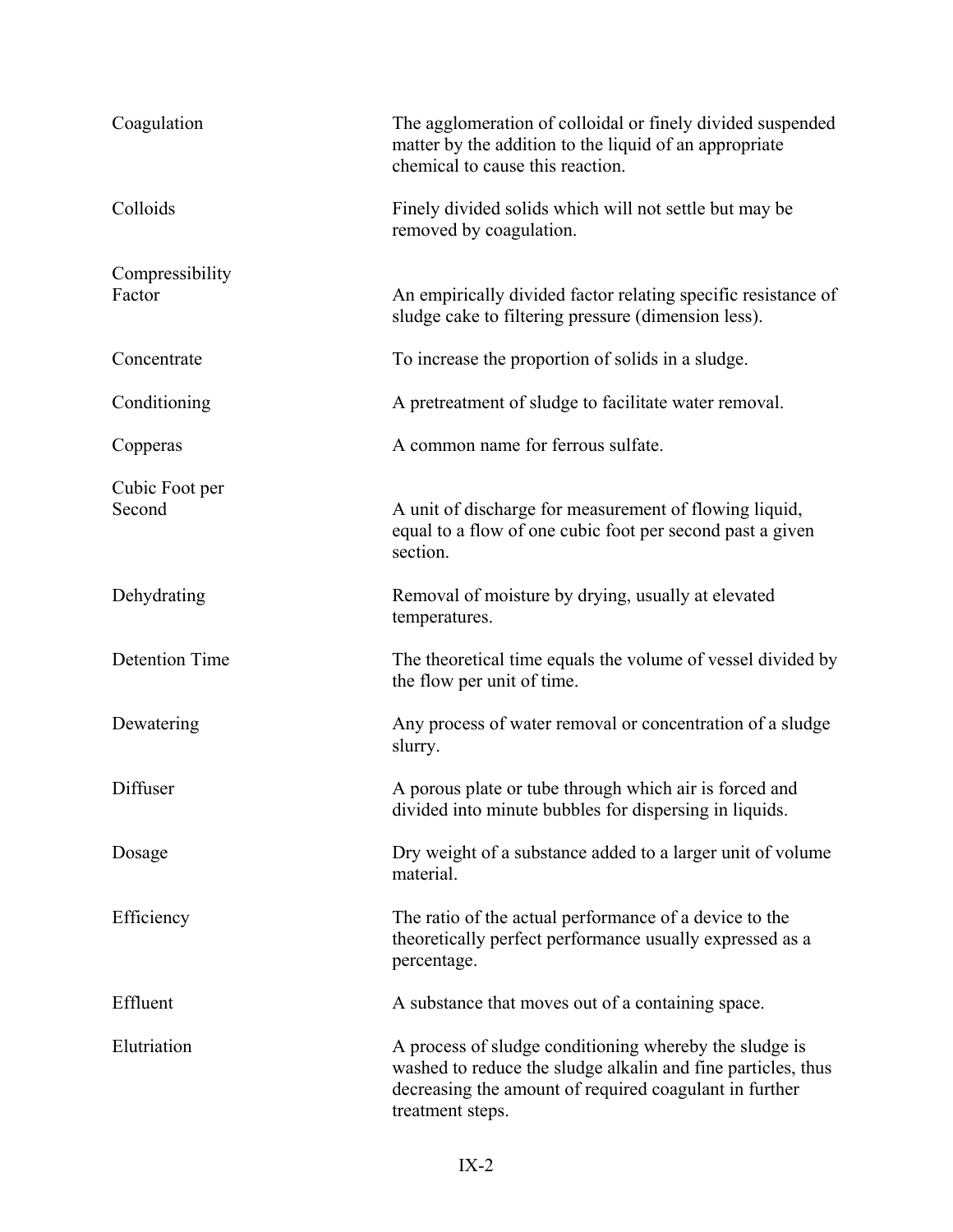| Feed Solids            | Dry weight of suspended solids in the influent to a sludge<br>treatment or dewatering device.                                                                                                                                                                                                                                                                 |
|------------------------|---------------------------------------------------------------------------------------------------------------------------------------------------------------------------------------------------------------------------------------------------------------------------------------------------------------------------------------------------------------|
| Filter                 | A device for removing solids from a liquid by some type of<br>strainer.                                                                                                                                                                                                                                                                                       |
| Filter Aid             | Materials added to sludge to increase the rate of<br>dewatering.                                                                                                                                                                                                                                                                                              |
| <b>Filter Blinding</b> | Clogging of filter media by sludge particles, coagulants or<br>other materials.                                                                                                                                                                                                                                                                               |
| Filtrate               | The liquid derived from a filtering process.                                                                                                                                                                                                                                                                                                                  |
| Floc                   | Small gelatinous masses formed in a liquid by the addition<br>of coagulants thereto.                                                                                                                                                                                                                                                                          |
| Flocculator            | An apparatus for the formation of floc.                                                                                                                                                                                                                                                                                                                       |
| Floccule               | A small loosely aggregared mass of material precipitated<br>from or suspended in a liquid.                                                                                                                                                                                                                                                                    |
| Freeboard              | The vertical distance between the normal maximum level<br>of the surface of the liquid in a conduit, reservoir, tank, etc.<br>and the top of the sides of the open conduit, reservoir, tank,<br>etc. which is provided so that movements of the liquid will<br>not overtop the confining structure.                                                           |
| Gauge                  | A device for measuring any physical magnitude.                                                                                                                                                                                                                                                                                                                |
| Head                   | Energy per unit weight of liquid at a specified point,<br>usually expressed in feet. FRICTION - Head lost as a result<br>of disturbances between moving liquid and its conduit.<br>STATIC - The vertical distance between the free level of<br>the source of supply and the point of free discharge.<br>TOTAL DYNAMIC - The sum of friction and static heads. |
| <b>Imhoff Cone</b>     | A conically shaped graduated vessel used to measure the<br>approximate volume of settleable solids in liquids.                                                                                                                                                                                                                                                |
| Impeller               | The rotating part of a pump containing the curved vanes.                                                                                                                                                                                                                                                                                                      |
| Influent               | A substance that moves into a containing space.                                                                                                                                                                                                                                                                                                               |
| Ions                   | A dissociated charged atom or group of atoms, the<br>migration of which affects the transport of electricity<br>through an electrolyte.                                                                                                                                                                                                                       |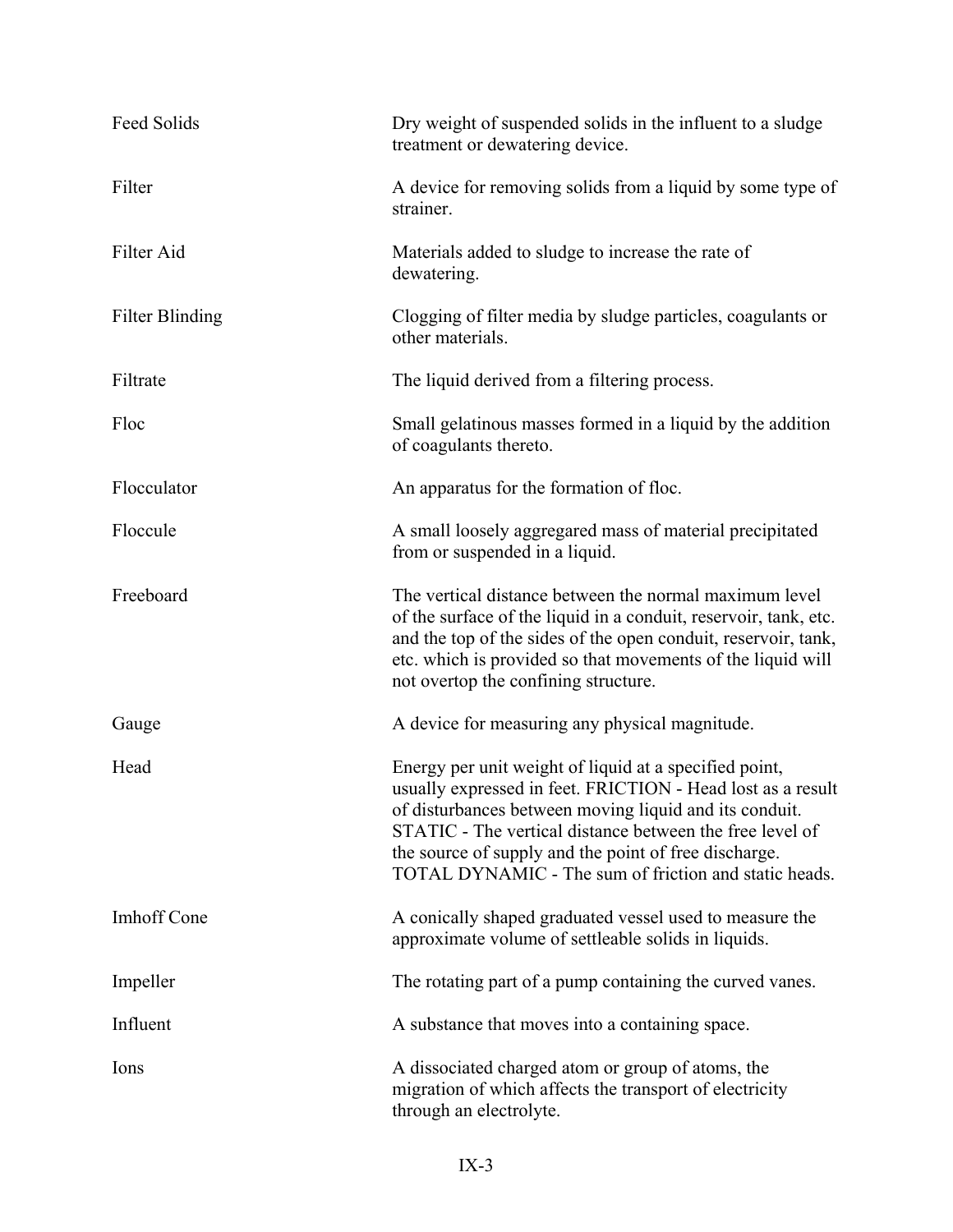| Liquor                                                                                                 | Any liquid. The term commonly used to designate liquid<br>phase when other phases are present.                                                                                                                                                                                                                  |
|--------------------------------------------------------------------------------------------------------|-----------------------------------------------------------------------------------------------------------------------------------------------------------------------------------------------------------------------------------------------------------------------------------------------------------------|
| Loading                                                                                                | The time rate at which material is applied to a treatment<br>device involving length, area or volume.                                                                                                                                                                                                           |
| Matter<br><b>INORGANIC:</b><br><b>ORGANIC</b><br><b>SUSPENDED:</b><br><b>SETTLEABLE:</b><br>DISSOLVED: | Chemical substances of mineral origin.<br>Chemical substances of animal, vegetable or industrial<br>origin.<br>Solids in suspension that can be removed by filtering.<br>Solids which will subside in quiescent liquids in a<br>reasonable period. (Usually one hour).<br>Solids which are present in solution. |
| Moisture, Percentage                                                                                   | The water content of sludge expressed as the ratio of the<br>loss in, weight after drying at $103^{\circ}$ C, to the original weight<br>of the sample, multiplied by one hundred.                                                                                                                               |
| Nonionic                                                                                               | Refers to an uncharged or electrically neutral particle.                                                                                                                                                                                                                                                        |
| Oxidation                                                                                              | The addition of oxygen, removal of hydrogen or the<br>increase in the valence of an element.                                                                                                                                                                                                                    |
| Oxygen, Dissolved                                                                                      | The oxygen dissolved in a liquid, designated as D.O.,<br>usually expressed in mg/l or ppm.                                                                                                                                                                                                                      |
| Parts per Million                                                                                      | This is a weight ratio. This is equivalent milligrams per<br>liter when the liquid has a specific gravity equal to water<br>(or nearly so).                                                                                                                                                                     |
| Per Cent                                                                                               | The term used for numerator of a fraction whose<br>denominator. is always 100.                                                                                                                                                                                                                                  |
| Percent of Dry<br>Solids                                                                               | The weight of dry sludge divided by the weight of wet<br>sludge all times one hundred.                                                                                                                                                                                                                          |
| pH                                                                                                     | A measurement of the hydrogen ion concentration in a<br>liquid listed as the reciprocal of the base-10 logarithm.                                                                                                                                                                                               |
| Pollution                                                                                              | The addition of harmful or objectionable matter to water or<br>air.                                                                                                                                                                                                                                             |
| Polyelectrolytes                                                                                       | Long chained, high molecular weight, synthetic water<br>soluble, organic coagulants; also referred to as polymers.                                                                                                                                                                                              |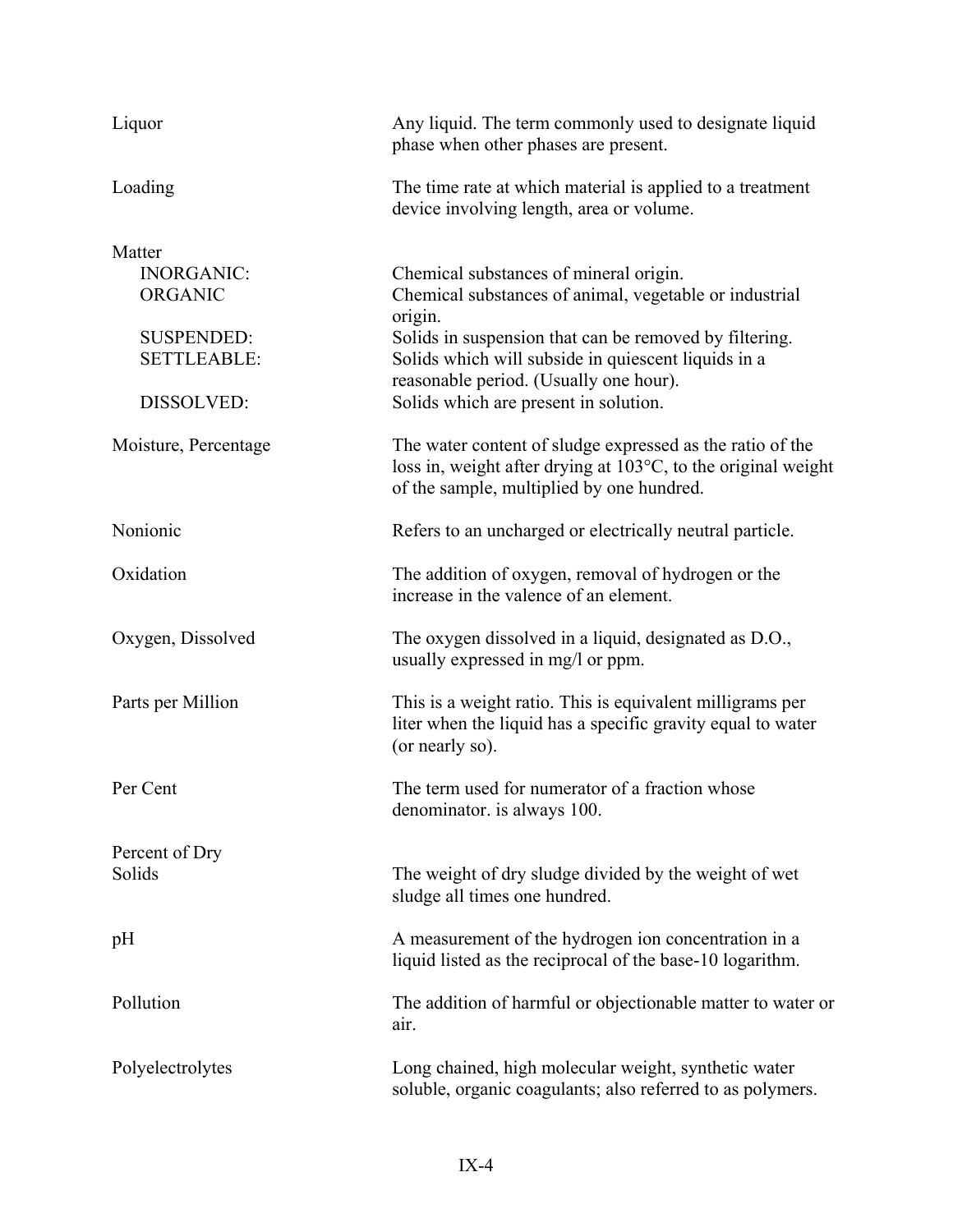| Polymers                              | See Polyelectrolytes                                                                                                                                                                 |
|---------------------------------------|--------------------------------------------------------------------------------------------------------------------------------------------------------------------------------------|
| Precipitation                         | Settling of materials within fluids usually induced by the<br>addition of chemicals.                                                                                                 |
| Pre-treatment                         | As applied to sludge dewatering, pretreatment means<br>conditioning or treatment previous to concentration to<br>make the sludge more amenable to the desired process.               |
| Process                               | A sequence of operations.                                                                                                                                                            |
| Quicklime                             | A calcined material, the major part of which is calcium<br>oxide capable of slaking with water.                                                                                      |
| Ratio                                 | The indicated division of two pure numbers. As such it<br>indicates the relative magnitude of two quantities.                                                                        |
| Reducing Agent                        | A material which can change a molecule from a higher to a<br>lower oxidation state. Electrons are added to the molecule<br>as it is being reduced.                                   |
| Screen                                | A device with openings, generally of uniform size, used to<br>retain or remove suspended or floating solids in flowing<br>liquids.                                                   |
| Sedimentation                         | The process of subsidence and deposition of suspended<br>matter, carried by a liquid, by gravity                                                                                     |
| Sludge                                | The accumulated settled solids deposited by a liquid<br>containing more or less water to form a semi-liquid mass.                                                                    |
| Slurry                                | The thickened state of a fluid such that it can be transported<br>by pumping.                                                                                                        |
| Solids                                | Material in the solid state.                                                                                                                                                         |
| <b>DISSOLVED</b><br><b>SETTLEABLE</b> | Solids which are present in solution.<br>Solids which will subside in quiescent water or liquid in a<br>reasonable period. (usually one hour).                                       |
| <b>SUSPENDED</b>                      | The quantity of material deposited when a quantity of<br>liquid is filtered through an asbestos mat in a Gooch<br>crucible.                                                          |
| <b>TOTAL</b><br><b>VOLATILE</b>       | The sum of all solids present in liquid.<br>The quantity of solids lost on ignition of the total solids.                                                                             |
| Specific Gravity                      | This is the ratio of the density of a substance to the density<br>of an equal volume of water at a specified temperature.<br>There is no unit. Density equals weight of unit volume. |